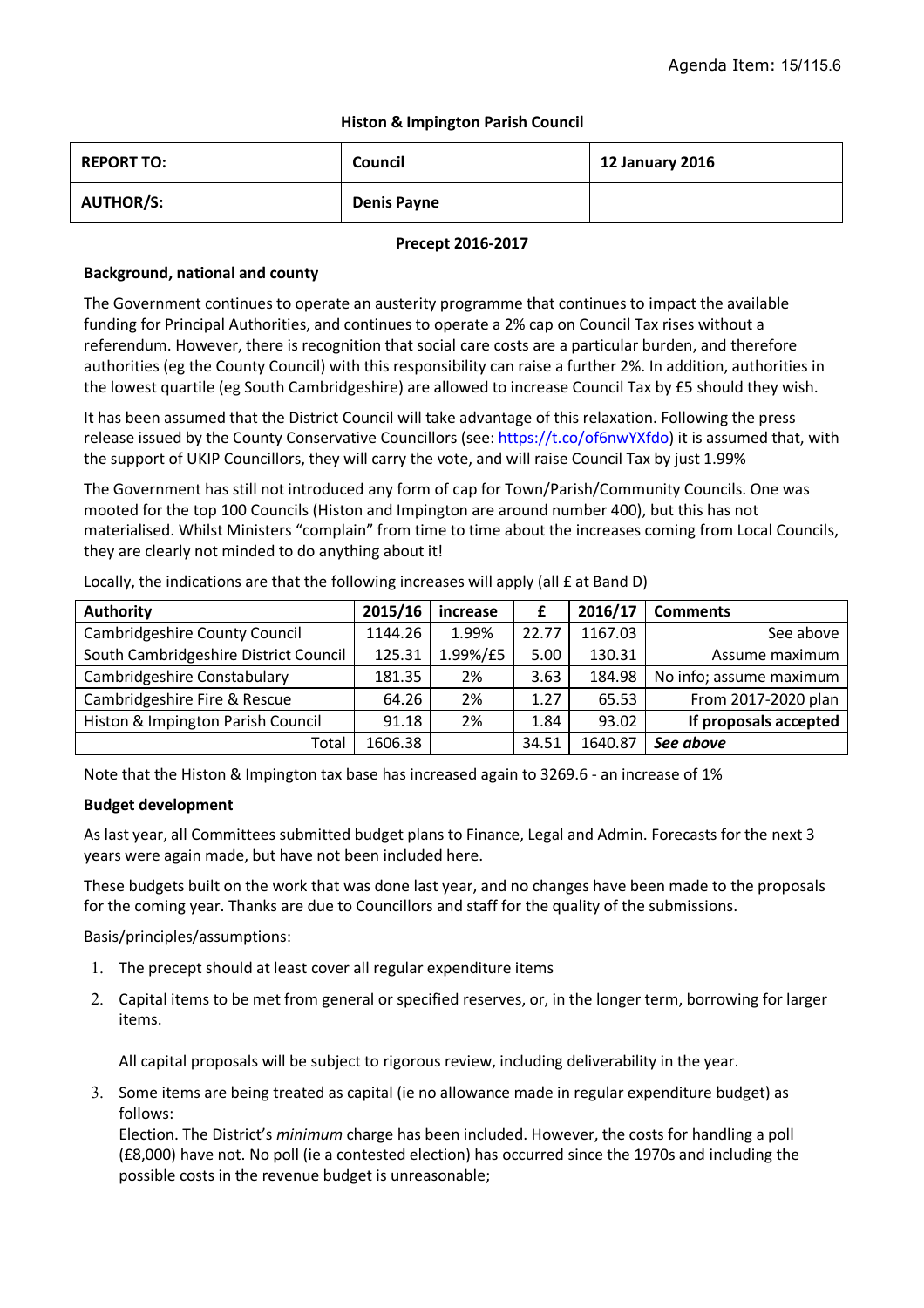Neighbourhood Plan. The means of delivery, likely costs and available funding (which is significant) are all unknowns. It is also a one-off exercise;

Any further donation towards the Methodist Church, bringing the contribution to their work in line with that to StAc.

- 4. The contribution to the Community Services fund is being maintained, though no spend has yet been made from it. Work is ongoing with the County Council to identify opportunities and potential costs, being led by Councillors Payne and Jenkins.
- 5. No provision for contingency has been made. It has not been needed in previous years, and, should it be necessary, Council has adequate reserves to meet any likely requirements.
- 6. That the minimum necessary increase to cover expenditure should be made. The consultation responses suggest that the community would be prepared to accept a higher increase.

Details are in Appendix 1 - presented in a like for like form as per previous year, with capital proposals on the second page.

Appendix 2 is a reformat of this, breaking down Payroll, FLA to give a more complete picture of per committee costs.

## **Recommendations**

- 1. That the plans for capital spend be noted, but approval is to be given on a case by case basis after a detailed submission. FLA Committee to have final responsibility for determining the source of funding.
- 2. That Council Tax rates continue to be equal for the two Parishes
- 3. That the Council Tax rate should be increased by 2%, giving a precept of £304,134. Noting that this gives a Band D rate of £93.02, an increase of £1.84 (3½p per week for a Band D household, and similarly being £1.22 a year/2½p per week for Band A; and £3.68 a year/7p per week for Band H)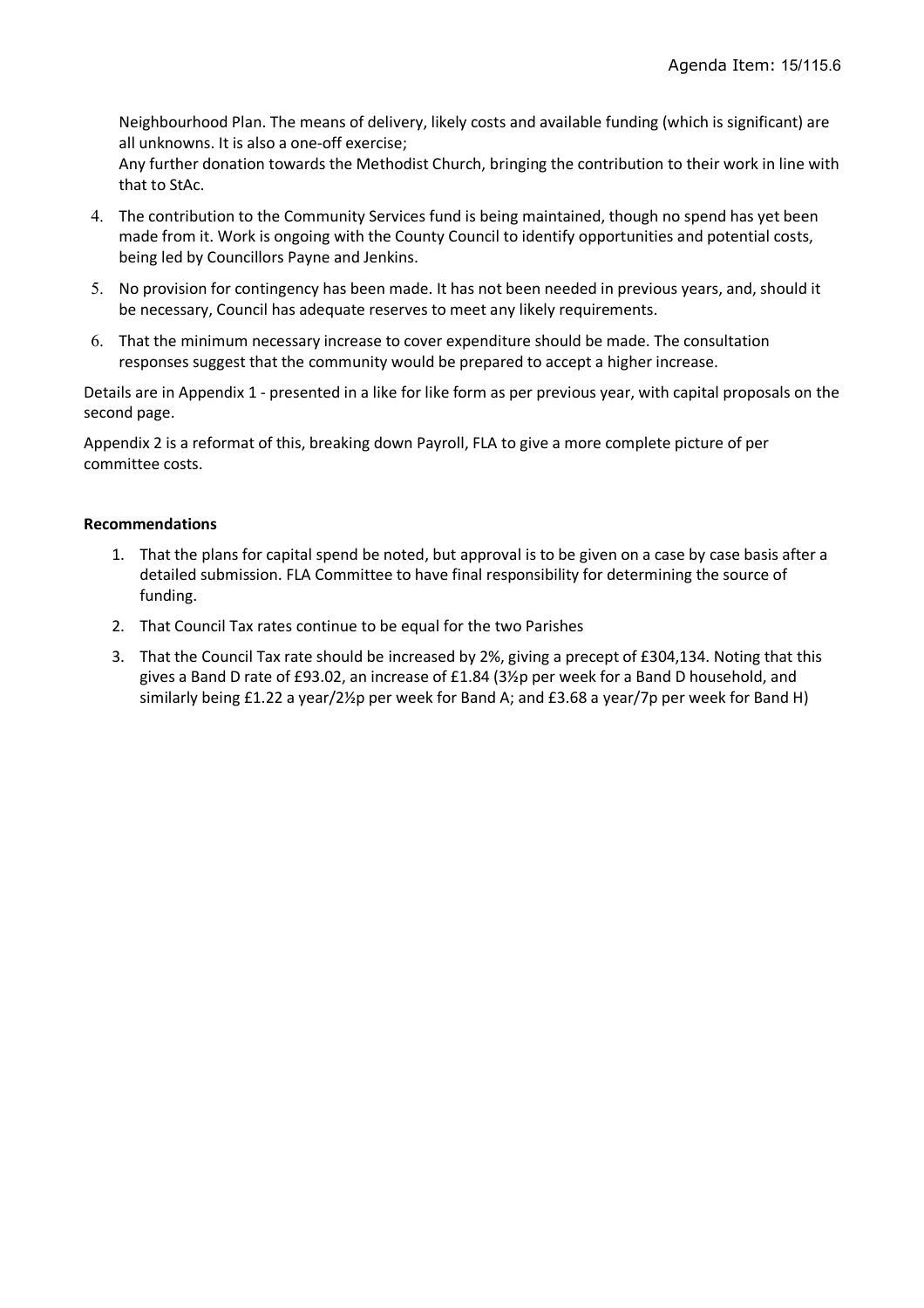# **Appendix 1**

| <b>Committee (Notes)</b>                       | <b>Budget</b><br>2015/16<br><b>Expenditure</b> | <b>Budget Nett</b><br>2015/16 | <b>Forecast</b><br><b>Nett</b> | <b>Budget</b><br>2016/17<br><b>Expenditure</b> | <b>Income</b><br>2016/17 | <b>Nett</b><br>2016/17 | Increase<br><b>Budget v</b><br>Forecast |
|------------------------------------------------|------------------------------------------------|-------------------------------|--------------------------------|------------------------------------------------|--------------------------|------------------------|-----------------------------------------|
| <b>Planning</b>                                | £9,400                                         | £1,400                        | £518                           | £500                                           | £0                       | £500                   | $-E18$                                  |
| Youth <sup>1</sup>                             | £26,931                                        | £26,031                       | £26,536                        | £12,359                                        | £810                     | £11,549                | $-£14,987$                              |
| Recreation                                     | £38,720                                        | £1,395                        | £3,825                         | £36,925                                        | £35,440                  | £1,485                 | $-E2,340$                               |
| <b>Highways</b>                                | £8,340                                         | £1,600                        | £1,590                         | £2,460                                         | £0                       | £2,460                 | £870                                    |
| <b>Environment + Kings Meadows<sup>4</sup></b> | £48,274                                        | £41,374                       | £31,303                        | £45,475                                        | £7,800                   | £37,675                | £6,372                                  |
| <b>Community Facilities</b>                    | £12,000                                        | £0                            | £2,034                         | £0                                             |                          | £0                     | $-E2,034$                               |
| <b>Community Services</b>                      | £10,000                                        | £10,000                       | £0                             | £10,000                                        | £0                       | £10,000                | £10,000                                 |
| Payroll <sup>2</sup>                           | £133,167                                       | £131,667                      | £124,767                       | £159,427                                       | £1,500                   | £157,927               | £33,160                                 |
| $FL&A^3$                                       | £72,342                                        | £65,342                       | £65,902                        | £75,850                                        | £7,000                   | £68,850                | £2,948                                  |
| <b>Total</b>                                   | £359,174                                       | £278,809                      | £256,475                       | £342,996                                       |                          | £291,946               |                                         |
| <b>Payments into reserves</b>                  |                                                |                               | £15,658                        | £13,000                                        |                          |                        |                                         |
|                                                | <b>Total</b>                                   |                               | £272,133                       | £355,996                                       | £51,050                  | £303,446               |                                         |
|                                                | Precept                                        |                               | £296,635                       |                                                |                          |                        |                                         |
|                                                |                                                | <b>Difference</b>             | £24,502                        |                                                |                          |                        |                                         |

#### **Notes**

1. In 2015/16, included payments for youth worker; that is now included in salaries

2. Now includes youth worker, apprentice (full year), National Insurance and Pension contribution changes

3. Increased insurance and Council Tax

4. Relative increase because of £10K underspend in 2015/16

## **For capital proposals, see next page**

# **Precept -** impact of various options

| Band D equivalent            | 3269.6   |        |        |        |        |                                                       |        |
|------------------------------|----------|--------|--------|--------|--------|-------------------------------------------------------|--------|
| Percentage rise on last year | $0.00\%$ | 1.00%  | 2.00%  | 3.00%  | 4.00%  | 5.00%                                                 | 6.00%  |
| £ rise on last year          |          | £0.91  | £1.84  | £2.79  | £3.76  | £4.75                                                 | £5.76  |
| Poundage                     | £91.18   | £92.09 | £93.02 | f93.97 | £94.94 | £95.92                                                | £96.93 |
| Raises                       | £298.112 |        |        |        |        | £301,093 £304,134 £307,236 £310,402 £313,632 £316,930 |        |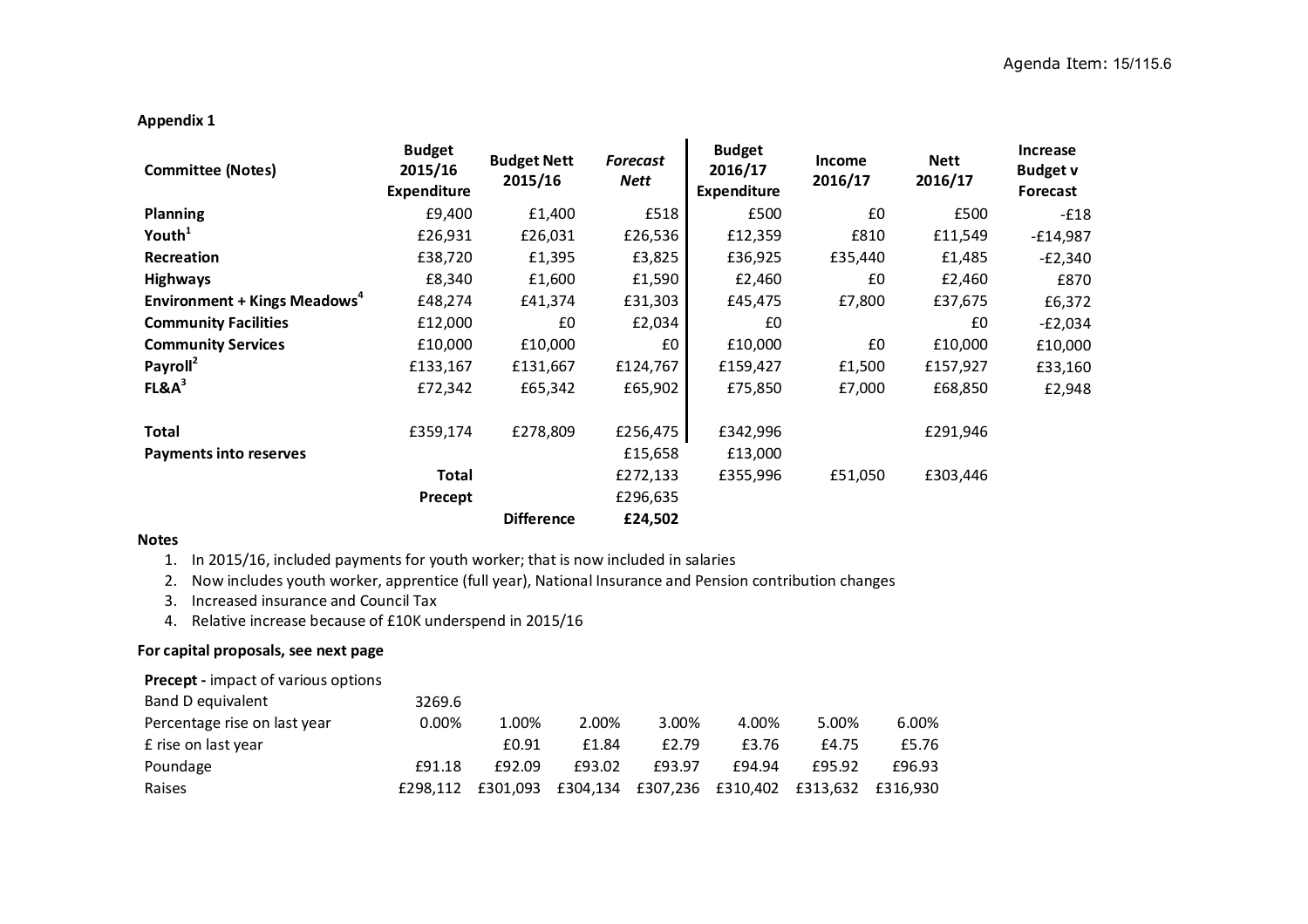# **Capital Proposals**

|             |                                  |          | <b>Transfer to</b> | <b>New</b> | <b>Total</b> |
|-------------|----------------------------------|----------|--------------------|------------|--------------|
| Committee   | <b>Committee (description)</b>   | 2015/16  | 2016-17            | request    | 2016-17      |
| Environment | Burial ground Mill Lane fence    | 2000     | 2000               | 6000       | 8000         |
|             | Allotments - Water at Gatehouse  | $\Omega$ |                    | 3000       | 3000         |
|             | <b>Public Art</b>                | 30000    | 30000              | 0          | 30000        |
|             | <b>Street Furniture</b>          | 6500     | 6500               | 3500       | 10000        |
|             | Manor Park/Guided Bus fencing    | 1250     | spent              |            |              |
|             | Xmas lights                      | 1400     | 1400               | 900        | 2300         |
|             | Homefield Park Estate fencing    | 18000    | spent              |            |              |
|             | Homefield Park Electricity       | 10000    | 10000              | 1500       | 11500        |
|             | Drainage (Brook) project         | 20000    | 20000              | 0          | 20000        |
| Highways    | Minor Improvements               | 30000    | 15000              | 10000      | 25000        |
|             | Bus shelter renewal              | 2500     | 2500               | 0          | 2500         |
|             | Heritage light at the Green      |          |                    | 1000       | 1000         |
| Admin       | Restroom/extension               | 110000   | 15000              | 0          | 15000        |
|             | Neighbourhood Plan               |          |                    |            | ?            |
|             | <b>Grant to Methodist Church</b> |          |                    | 4500       | 4500         |
| Recreation  | Cricket nets (nett)              | 20000    | spent              |            |              |
|             | Tennis project (nett)            | 115000   | ?                  | ?          | ?            |
|             | <b>Community facilities</b>      | 89000    | ?                  | ?          |              |
|             | <b>MUGA Refurbishment</b>        |          |                    | 20000      | 20000        |
|             | Cricket safety netting           |          |                    | 26,260     | 26260        |
|             | <b>Total Capital Bids</b>        | 455650   | 102400             | 71160      | 179060       |